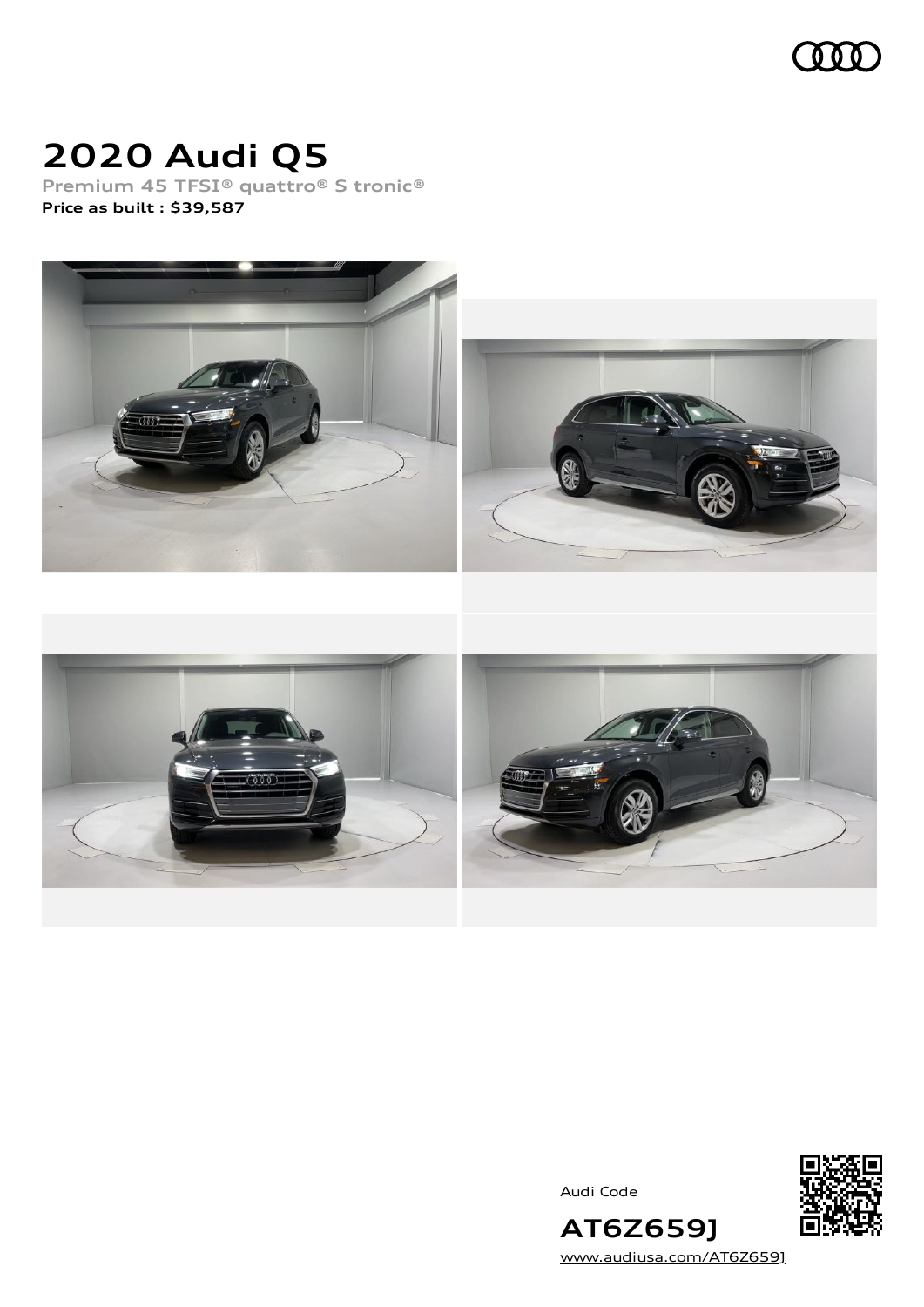## **Summary**

**Audi 2020 Audi Q5** Premium 45 TFSI® quattro® S tronic®

**Price as buil[t](#page-8-0)** \$39,587

### **Exterior colour**

Manhattan Gray metallic

#### **Interior colour**

| Seats     | Black |
|-----------|-------|
| Dashboard | Black |
| Carpet    | Black |
| Headliner | Gray  |

### **Technical Specifications**

| Engine type                  | 2.0-liter four-cylinder                              |
|------------------------------|------------------------------------------------------|
| stroke                       | Displacement/Bore and $1,984/82.5 \times 92.8$ cc/mm |
| Torque                       | 273 lb-ft@rpm                                        |
| Top track speed              | 130 mph mph                                          |
| Acceleration (0 - 60<br>mph) | 5.9 seconds seconds                                  |
| Recommended fuel             | Premium                                              |



#### **Further Information**

| Warranty        | No           |
|-----------------|--------------|
| Mileage         | 23,577 miles |
| Type of vehicle | Used car     |
|                 |              |

#### **Audi Code** AT6Z659J

**Your configuration on www.audiusa.com** [www.audiusa.com/AT6Z659J](https://www.audiusa.com/AT6Z659J)

**Commission number** b4a2aa590a0e09af5ebc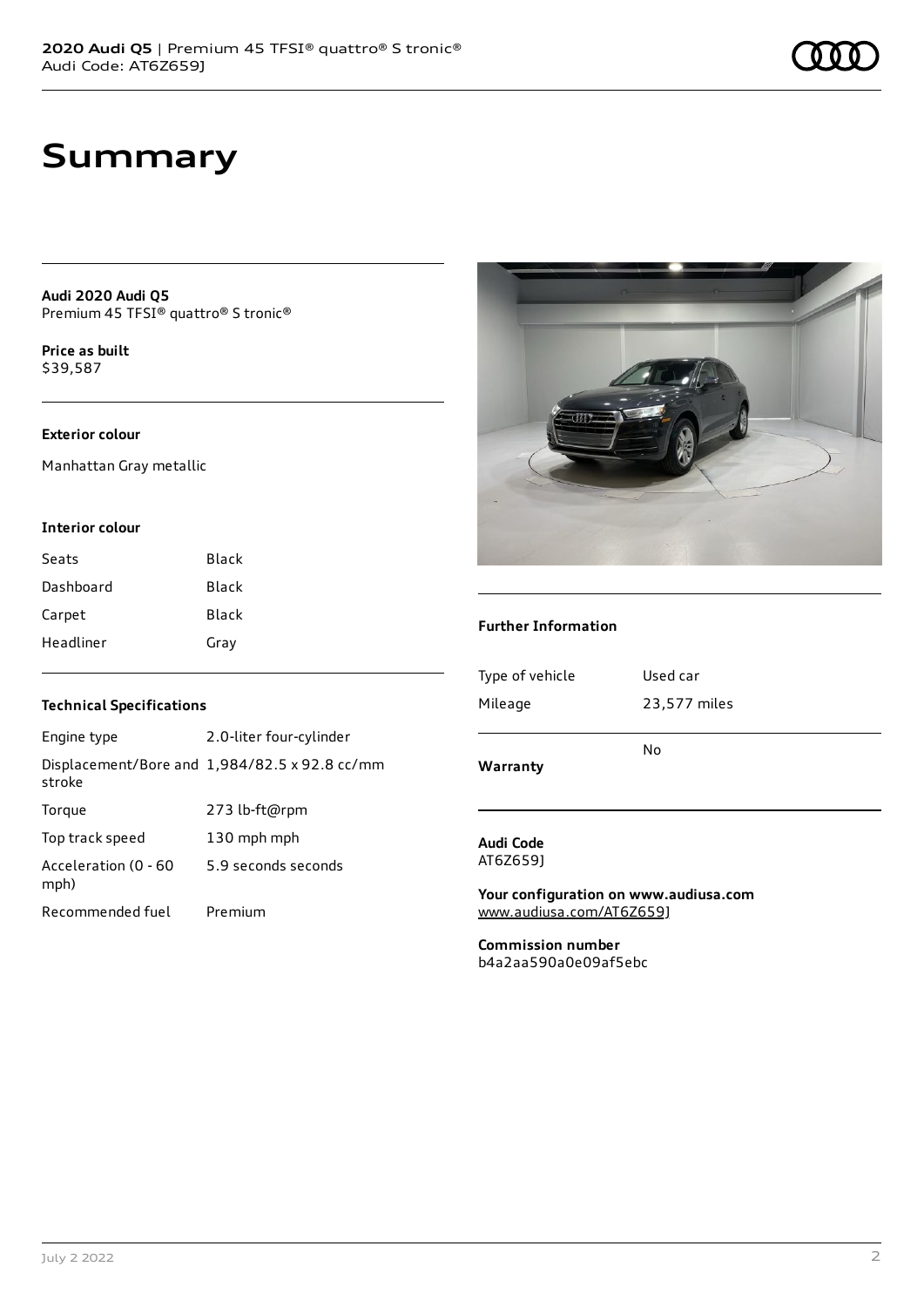

# **Standard features**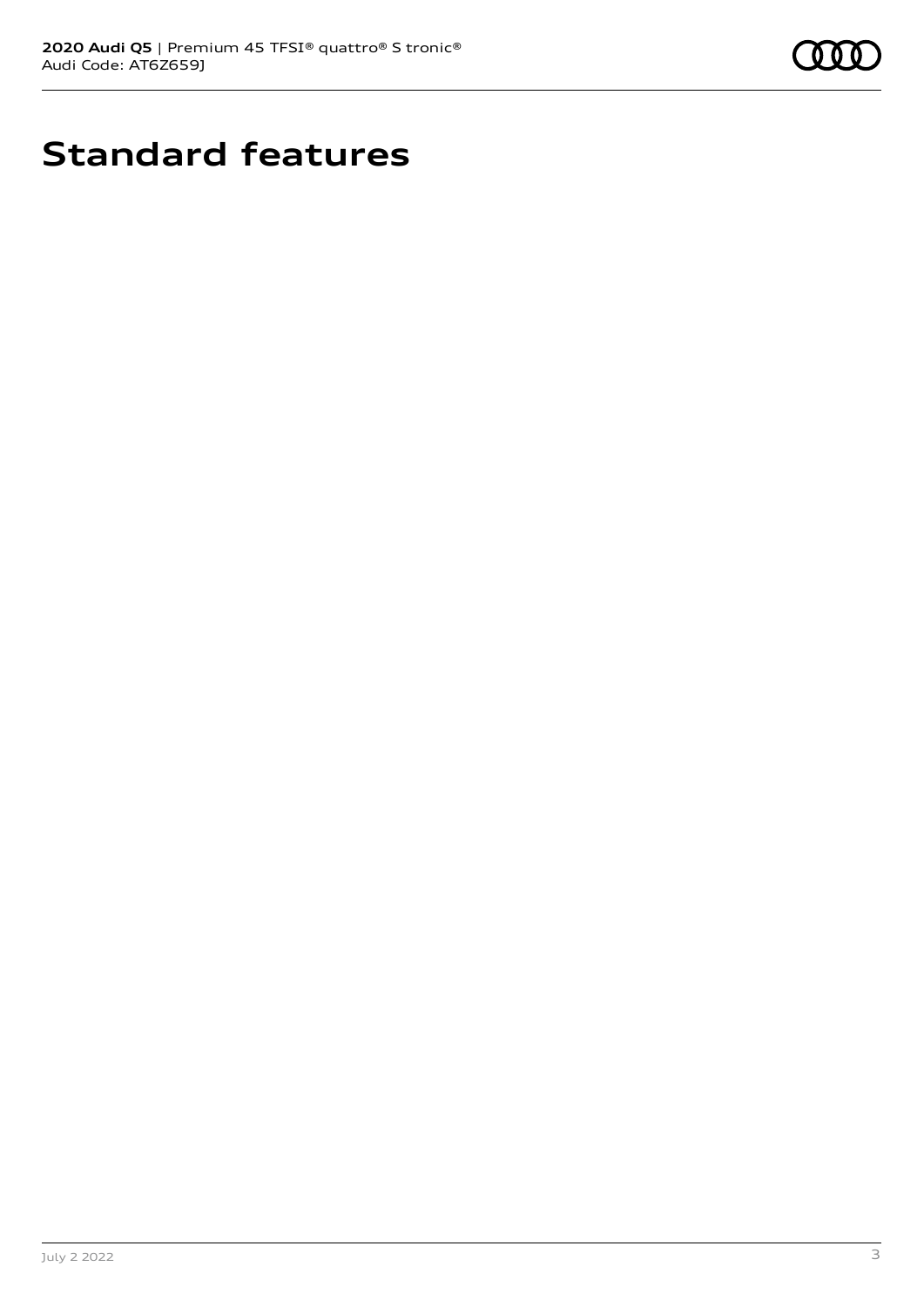# **Dealer remarks**

ONE OWNER LOW MILE 2020 Q5 AUDI CERTIFIED WITH AN UNLIMITED MILEAGE WARRANTY. CONVENIENCE PACKAGE, AUDI ADVANCE KEYLESS GO, AUDI SIDE ASSIST WITH PRE SENSE REAR, CONVENIENCE PLUS PACKAGE WITH PHONE BOX AND PARKING SYSTEM PLUS. CALL NOW FOR DETAILS 913-249-3400.

Recent Arrival! CARFAX One-Owner. Audi Certified Pre - Owned, Carfax One Owner, Clean Carfax, LOW Miles!, Non Smoker, 300 Point Mechanical Inspection, Contact Us - 877-392-9670, Alloy wheels, Audi Advanced Key, Audi Phone Box, Audi Pre Sense Rear, Audi Side Assist, Auto-Dimming Power Folding Exterior Mirrors, Convenience Package, Convenience Plus Package, Driver Seat Memory, Parking System Plus (Front/Rear Acoustic Sensors), SiriusXM All Access Service. Certified.

Premium Manhattan Gray Metallic quattro 22/28 City/Highway MPG

Audi Certified pre-owned Details:

- \* Roadside Assistance
- \* Transferable Warranty

\* Includes 24/7 Roadside Assistance emergency towing, collision, jump start, flat tire change, emergency fuel service, lock-out service, extrication service, Audi assist, CARFAX Vehicle History Report and SiriusXM satellite radio complimentary 90 day subscription. If Audi New Vehicle Limited Warranty (NVLW) coverage remains at time of CPO purchase, CPO Limited Warranty Coverage commences upon expiration of NVLW and continues until 5 years from vehicle's original in-service date with no mileage limitation. If NVLW coverage has expired at time of CPO purchase, CPO Limited Warranty coverage commences at time of purchase and continues for 12 months with no mileage limitation. Limited warranty is transferable between private parties.

- \* 300+ Point Inspection
- \* Warranty Deductible: \$0

\* Limited Warranty: 12 Month/Unlimited Mile beginning after new car warranty expires or from certified purchase date

\* Vehicle History

Audi Shawnee Mission is a proud member of the Holman Automotive family of dealerships. Holman Automotive is one of the largest privately-owned dealership groups in the United States, with 38 dealership franchises representing 17 brands from the East Coast to the Pacific Northwest. Since 1924 when we opened our first dealership, the Holman family has been dedicated to providing our customers with exceptional experiences. Through our leaders and employees, as well as our company values, we continue that tradition to this day and the journey continues. Audi Shawnee Mission 6601 E Frontage Road, Merriam Kansas, 66202.

Awards:

\* 2020 KBB.com Best Buy Awards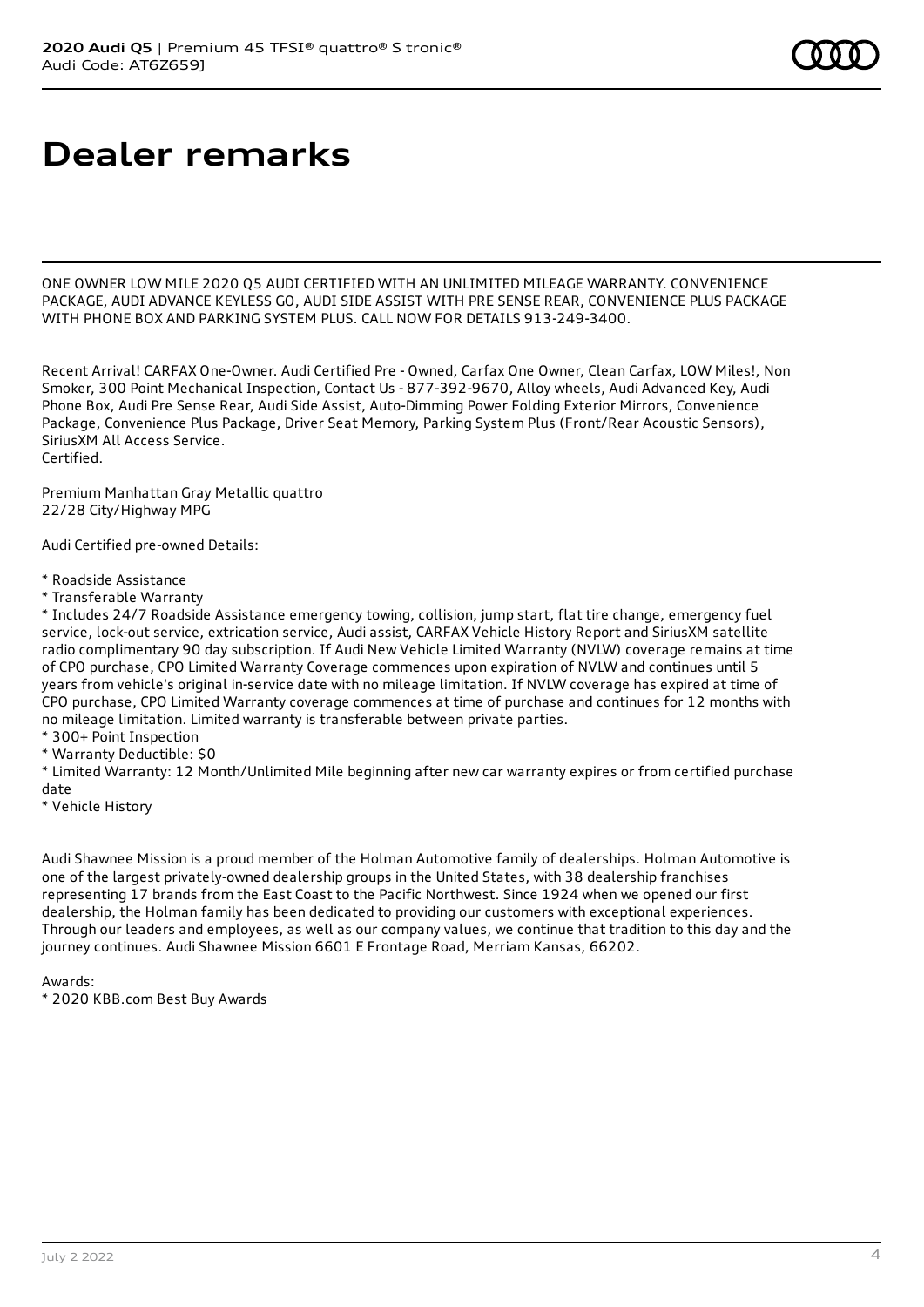Transmission Seven-speed S tronic® dual-clutch

automatic transmission

# **Technical Specifications**

### **Engineering | Performance**

| Engine type                                 | 2.0-liter four-cylinder                                                    | Steering type                              | Electromechanical power steering                                     |
|---------------------------------------------|----------------------------------------------------------------------------|--------------------------------------------|----------------------------------------------------------------------|
| Power Level                                 | 45                                                                         |                                            | system                                                               |
| Displacement                                | 2.0 l                                                                      | Turning diameter, curb- 38.4 ft<br>to-curb |                                                                      |
| Max. output ps/hp                           | 248 @ rpm                                                                  | Steering ratio                             | 15.8:1                                                               |
| Towing capacity                             | 4,400-lb lb                                                                |                                            |                                                                      |
| Torque                                      | 273 lb-ft@rpm                                                              | Suspension                                 |                                                                      |
| Valvetrain                                  | 16-valve DOHC with Audi valvelift<br>system                                | Front axle                                 | Five-link front suspension                                           |
| Acceleration (0 - 60<br>mph)                | 5.9 seconds seconds                                                        | Rear axle                                  | Five-link rear suspension                                            |
| Engine block                                | Cast-iron                                                                  |                                            |                                                                      |
| Induction/fuel injection Turbocharged/TFSI® |                                                                            | <b>Brake system</b>                        |                                                                      |
| Cylinder head                               | Aluminum-alloy                                                             | Front brakes                               | 13.3 (ventilated disc) in                                            |
| stroke                                      | Displacement/Bore and 1,984/82.5 x 92.8 cc/mm                              | Rear brakes                                | 13.0 (ventilated disc) in                                            |
| Top track speed                             | 130 mph mph                                                                | <b>Body</b>                                |                                                                      |
| <b>Electrical system</b>                    |                                                                            | Material                                   | Multi-material body construction<br>(steel and aluminum composition) |
| Alternator                                  | 110-150 A                                                                  |                                            |                                                                      |
| <b>Battery</b>                              | 420 A/75 Ah                                                                | <b>Warranty   Maintenance</b>              |                                                                      |
| <b>Driveline</b>                            |                                                                            | Warranty                                   | 4-year/50,000-mile Audi New<br>Vehicle Limited Warranty              |
| Drivetrain type                             | quattro <sup>®</sup> all-wheel drive with ultra <sup>®</sup><br>technology |                                            |                                                                      |

**Steering**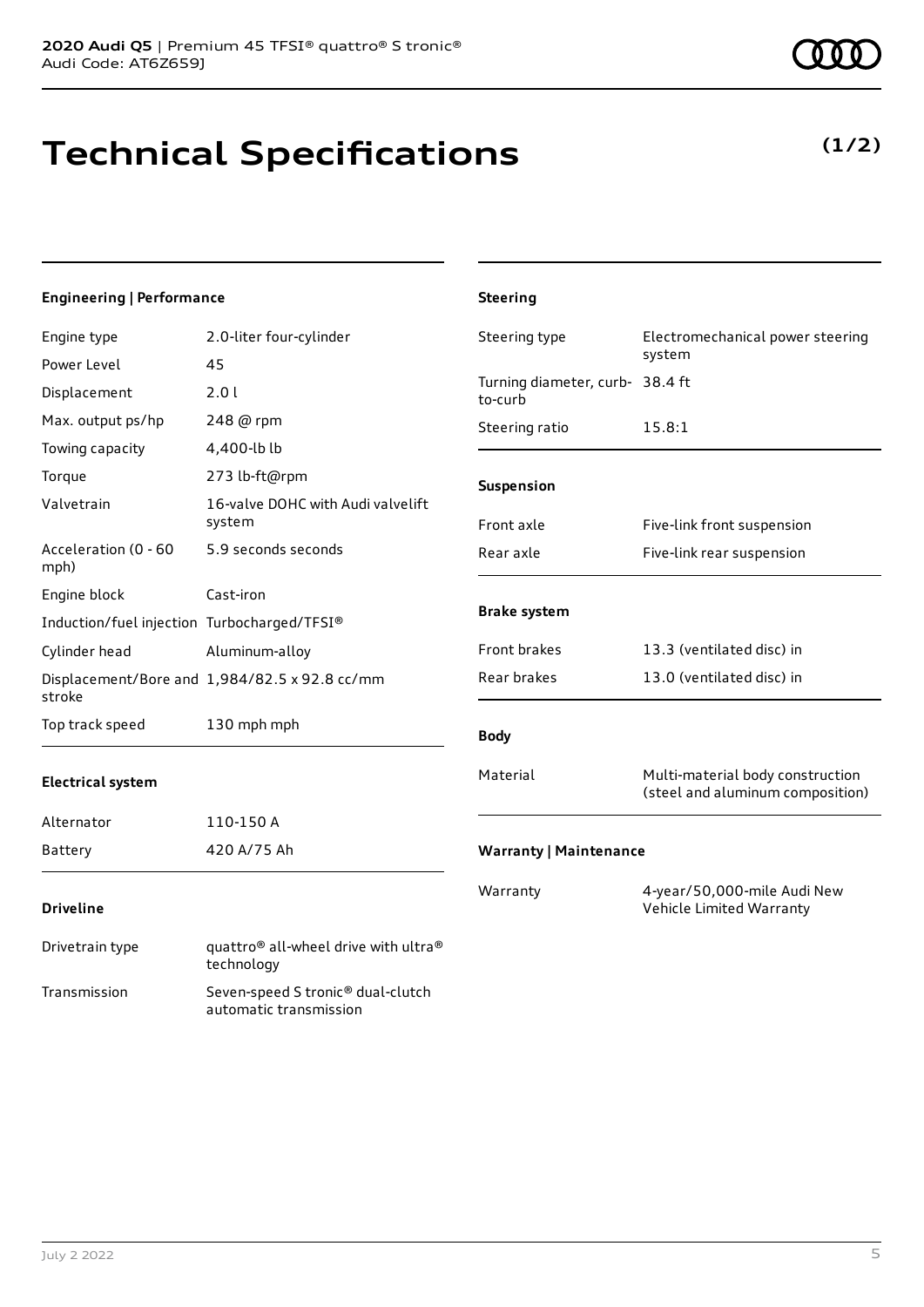## **Technical Specifications**

### **Exterior Measurements**

| Height                           | 65.3 in    |
|----------------------------------|------------|
| Overall width without<br>mirrors | 74.5 in    |
| Length                           | 183.6 in   |
| Wheelbase                        | $111.0$ in |
| Drag coefficient                 | 0.32 Cw    |
| Overall width with<br>mirrors    | 84.3 in    |
| Track rear                       | 63.3 in    |
| Track front                      | 63.6 in    |
| Curb weight                      | 4045 lb    |
| Ground clearance,<br>loaded      | 8.2 in     |

#### **Interior measurements**

| Seating capacity                          | 5                      |
|-------------------------------------------|------------------------|
| Shoulder room, rear                       | 56.5 in                |
| Head room with front<br>sunroof           | 40.2 in                |
| Leg room, rear                            | 37.8 in                |
| Shoulder room, front                      | 57.7 in                |
| Head room with rear<br>sunroof            | 37.7 in                |
| Head room, rear                           | 39.3 in                |
| Leg room, front                           | 41.0 in                |
| Head room, front                          | 41.7 in                |
| Cargo volume, rear<br>seatbacks up/folded | 25.1/53.1 cu ft, cu ft |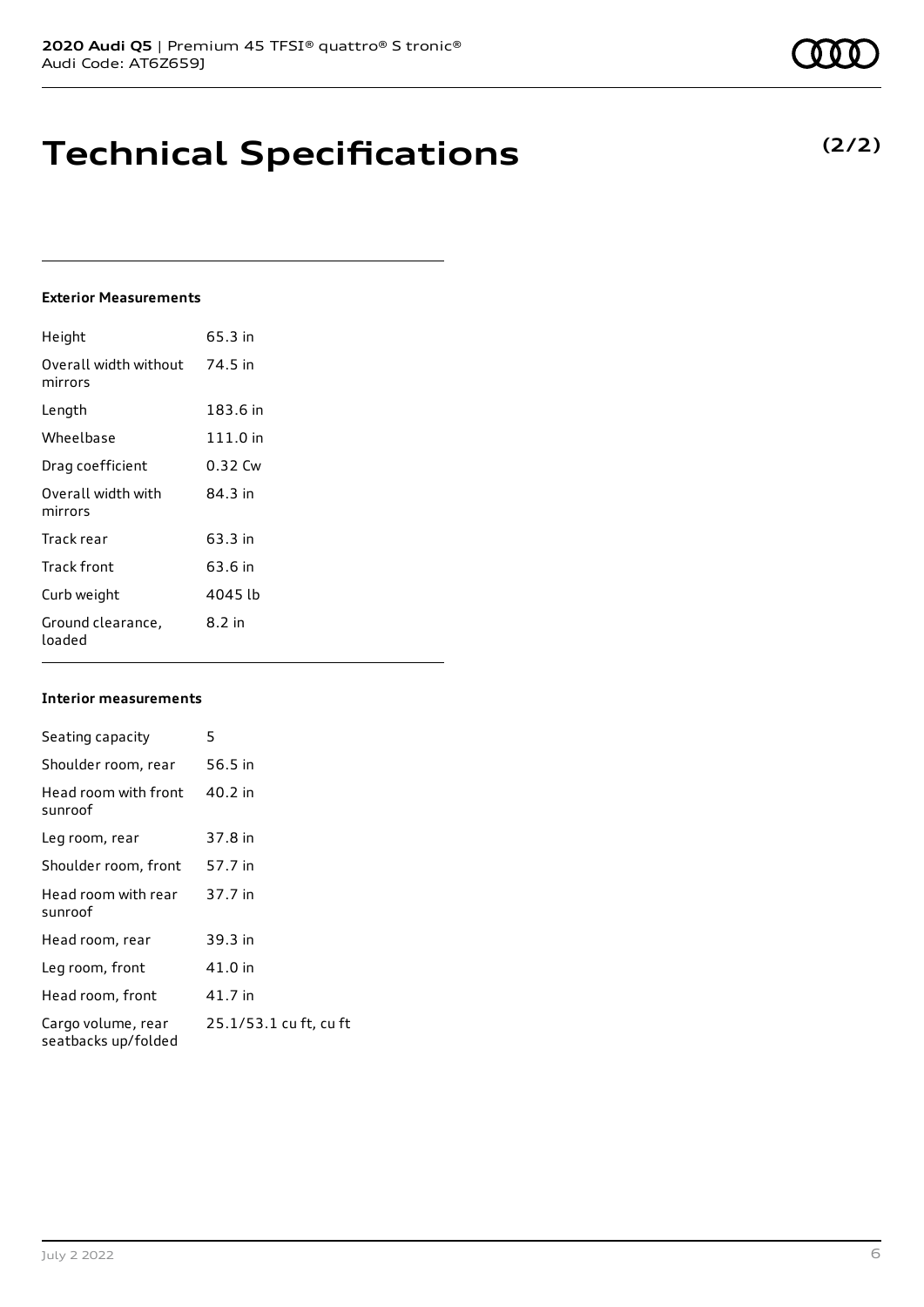### **Consumption- and emission**

**Consumption by NEDC**

combined 24 mpg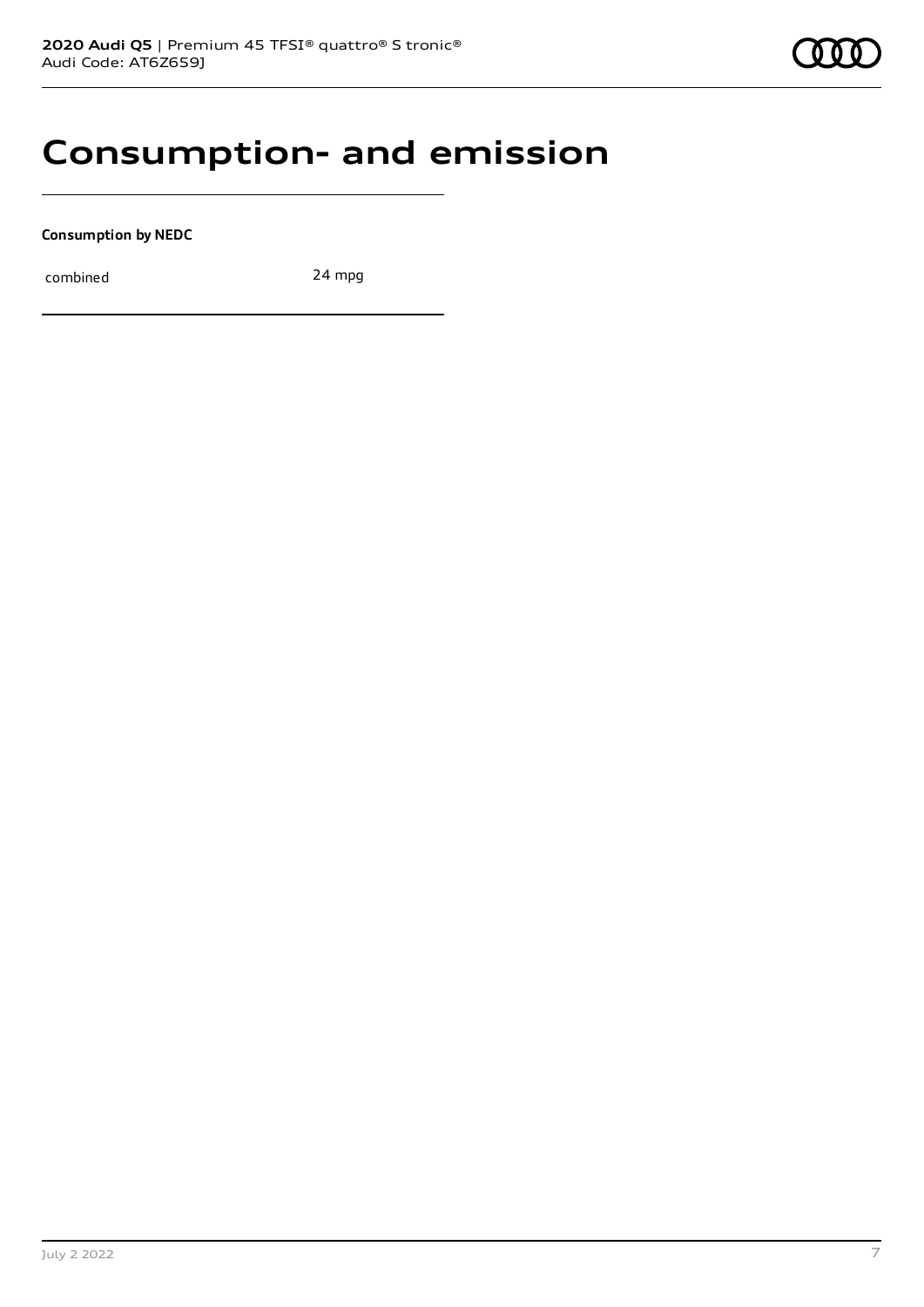## **Contact**

Dealer **Audi Shawnee Mission**

6601 Frontage Rd 66202 Mission KS

Phone: 9132493470 FAX: 9132493493

www: <https://www.audishawneemissionks.com/>